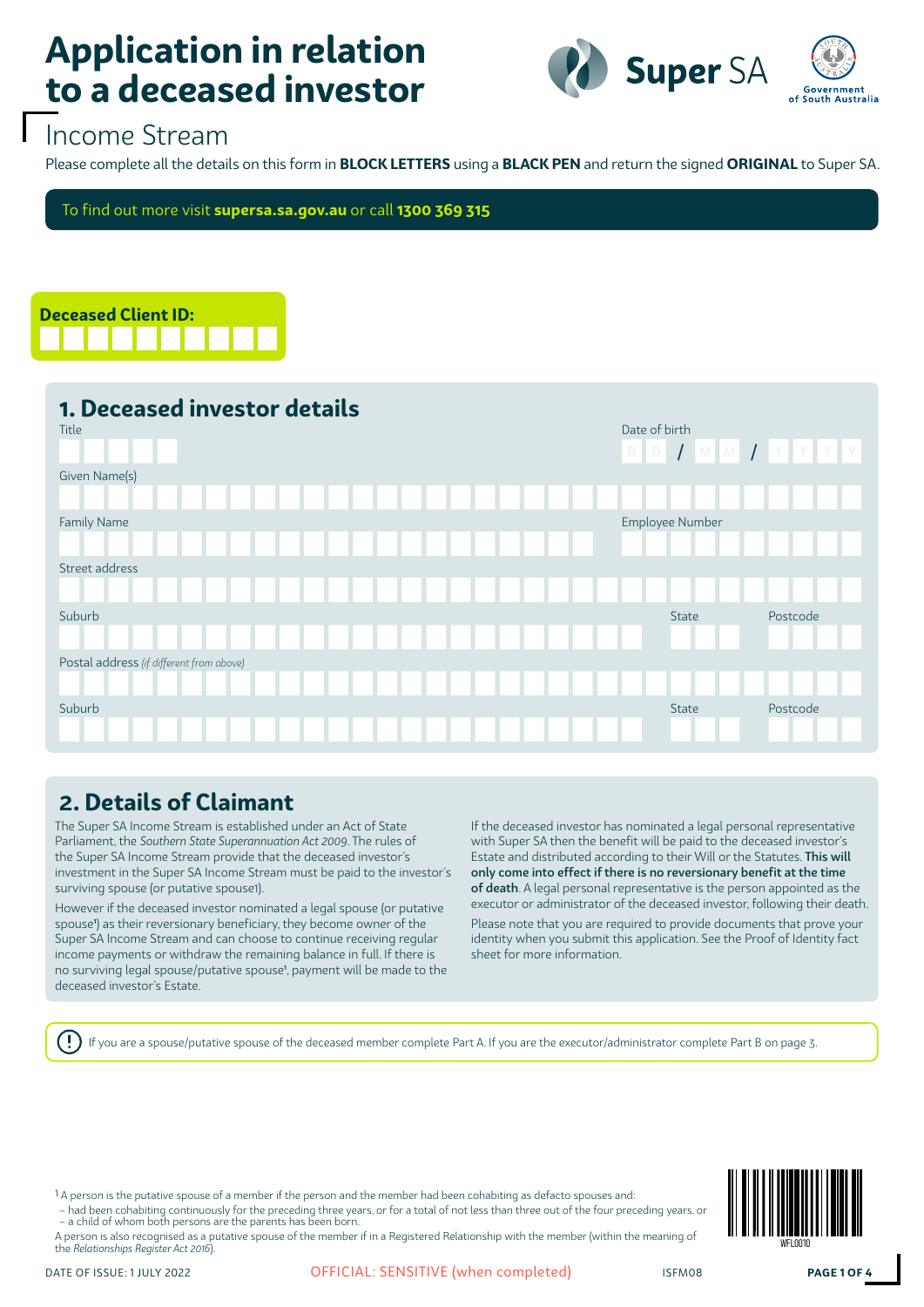

## Income Stream

Please complete all the details on this form in **BLOCK LETTERS** using a **BLACK PEN** and return the signed **ORIGINAL** to Super SA.

| <b>2. Details of Claimant (Continued)</b><br>Part A Details of spouse (if applicable)<br>provide any known information.<br>Surname                                                                                                                                                                                                                                                                                                                                                                                                                                                                                                                                                                                                                                                                                                                                                                       |           |               |           | A deceased investor's entitlement can be divided between a lawful spouse and a putative spouse <sup>1</sup> . A surviving spouse/putative spouse must                                                                                                                                                                                                                                                                                                                                                                                                                                                                                                                                   |  |  |  |  |  |
|----------------------------------------------------------------------------------------------------------------------------------------------------------------------------------------------------------------------------------------------------------------------------------------------------------------------------------------------------------------------------------------------------------------------------------------------------------------------------------------------------------------------------------------------------------------------------------------------------------------------------------------------------------------------------------------------------------------------------------------------------------------------------------------------------------------------------------------------------------------------------------------------------------|-----------|---------------|-----------|-----------------------------------------------------------------------------------------------------------------------------------------------------------------------------------------------------------------------------------------------------------------------------------------------------------------------------------------------------------------------------------------------------------------------------------------------------------------------------------------------------------------------------------------------------------------------------------------------------------------------------------------------------------------------------------------|--|--|--|--|--|
| Given name                                                                                                                                                                                                                                                                                                                                                                                                                                                                                                                                                                                                                                                                                                                                                                                                                                                                                               |           |               |           |                                                                                                                                                                                                                                                                                                                                                                                                                                                                                                                                                                                                                                                                                         |  |  |  |  |  |
|                                                                                                                                                                                                                                                                                                                                                                                                                                                                                                                                                                                                                                                                                                                                                                                                                                                                                                          |           |               |           |                                                                                                                                                                                                                                                                                                                                                                                                                                                                                                                                                                                                                                                                                         |  |  |  |  |  |
| Previous family name (widows only)                                                                                                                                                                                                                                                                                                                                                                                                                                                                                                                                                                                                                                                                                                                                                                                                                                                                       |           |               |           |                                                                                                                                                                                                                                                                                                                                                                                                                                                                                                                                                                                                                                                                                         |  |  |  |  |  |
| Contact address                                                                                                                                                                                                                                                                                                                                                                                                                                                                                                                                                                                                                                                                                                                                                                                                                                                                                          |           |               |           |                                                                                                                                                                                                                                                                                                                                                                                                                                                                                                                                                                                                                                                                                         |  |  |  |  |  |
|                                                                                                                                                                                                                                                                                                                                                                                                                                                                                                                                                                                                                                                                                                                                                                                                                                                                                                          |           |               |           |                                                                                                                                                                                                                                                                                                                                                                                                                                                                                                                                                                                                                                                                                         |  |  |  |  |  |
| Suburb                                                                                                                                                                                                                                                                                                                                                                                                                                                                                                                                                                                                                                                                                                                                                                                                                                                                                                   |           |               |           | Postcode<br><b>State</b>                                                                                                                                                                                                                                                                                                                                                                                                                                                                                                                                                                                                                                                                |  |  |  |  |  |
| Phone                                                                                                                                                                                                                                                                                                                                                                                                                                                                                                                                                                                                                                                                                                                                                                                                                                                                                                    |           | Date of birth |           | <b>Sex</b>                                                                                                                                                                                                                                                                                                                                                                                                                                                                                                                                                                                                                                                                              |  |  |  |  |  |
|                                                                                                                                                                                                                                                                                                                                                                                                                                                                                                                                                                                                                                                                                                                                                                                                                                                                                                          |           |               |           | Male<br>Female                                                                                                                                                                                                                                                                                                                                                                                                                                                                                                                                                                                                                                                                          |  |  |  |  |  |
| Relationship with deceased                                                                                                                                                                                                                                                                                                                                                                                                                                                                                                                                                                                                                                                                                                                                                                                                                                                                               |           |               |           |                                                                                                                                                                                                                                                                                                                                                                                                                                                                                                                                                                                                                                                                                         |  |  |  |  |  |
| Married                                                                                                                                                                                                                                                                                                                                                                                                                                                                                                                                                                                                                                                                                                                                                                                                                                                                                                  | Separated | Divorced      |           | Putative (including same sex partner)                                                                                                                                                                                                                                                                                                                                                                                                                                                                                                                                                                                                                                                   |  |  |  |  |  |
| <b>Option 1</b><br><b>Continue the Income Stream</b> (only available to reversionary beneficiaries)<br>I choose to receive regular income payments from the Super SA<br>Income Stream.<br>This option is <b>only</b> available to a spouse/putative spouse named by the deceased<br>investor as their reversionary beneficiary.<br>Please provide your bank account details on page 3. If you are<br>under age 60 also complete a Tax File Number Declaration.<br>Please provide your required income amount and<br>payment frequency.<br><b>Note:</b> you can change the frequency of your regular income payments at<br>any time by logging into the online member portal or completing a Super SA<br>Income Stream Change of Personal and/or Payment Details form.<br>Required income amount<br>Minimum pension<br>S<br>Nominated gross annual amount<br>(The amount must be above the minimum limit) |           |               |           | <b>Option 2</b><br><b>Withdraw balance</b><br>I choose to withdraw the remaining balance of the Super SA<br>Income Stream. Please provide your bank account details on page 3.<br><b>Option 3</b><br><b>Rollover to an income stream</b><br>I choose to roll over the remaining balance into another Income<br>Stream (choose only one option):<br>A new Super SA Income Stream. Please also complete<br>an Application to purchase form which is available in the<br>Super SA Income Stream Product Disclosure Statement.<br>Another complying income stream. This cannot be<br>an accumulation super product. Please complete the<br>additional information:<br>Name of rollover fund |  |  |  |  |  |
| No change to current payment                                                                                                                                                                                                                                                                                                                                                                                                                                                                                                                                                                                                                                                                                                                                                                                                                                                                             |           |               |           | New policy/member number                                                                                                                                                                                                                                                                                                                                                                                                                                                                                                                                                                                                                                                                |  |  |  |  |  |
| Frequency                                                                                                                                                                                                                                                                                                                                                                                                                                                                                                                                                                                                                                                                                                                                                                                                                                                                                                |           |               |           |                                                                                                                                                                                                                                                                                                                                                                                                                                                                                                                                                                                                                                                                                         |  |  |  |  |  |
| Fortnightly                                                                                                                                                                                                                                                                                                                                                                                                                                                                                                                                                                                                                                                                                                                                                                                                                                                                                              | Monthly   |               | Quarterly | New rollover fund ABN number                                                                                                                                                                                                                                                                                                                                                                                                                                                                                                                                                                                                                                                            |  |  |  |  |  |
| <b>Half Yearly</b>                                                                                                                                                                                                                                                                                                                                                                                                                                                                                                                                                                                                                                                                                                                                                                                                                                                                                       | Annually  |               |           |                                                                                                                                                                                                                                                                                                                                                                                                                                                                                                                                                                                                                                                                                         |  |  |  |  |  |
| Note: If we are unable to verify that the rollover super fund is a complying<br>fund, we will require you to provide a letter of compliance from the fund.                                                                                                                                                                                                                                                                                                                                                                                                                                                                                                                                                                                                                                                                                                                                               |           |               |           | New Rollover Fund Unique Superannuation Identifier (USI)                                                                                                                                                                                                                                                                                                                                                                                                                                                                                                                                                                                                                                |  |  |  |  |  |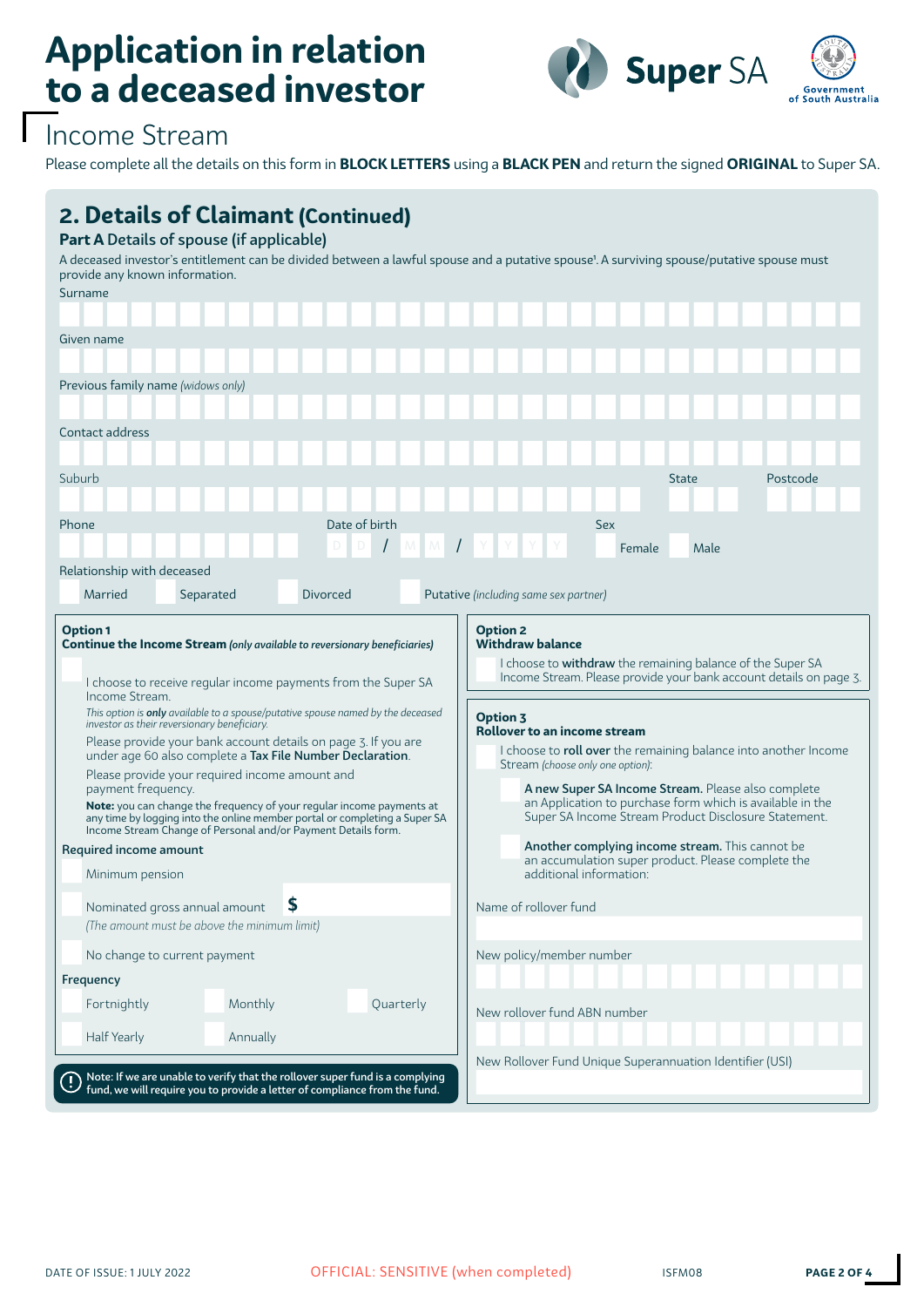

## Income Stream

Please complete all the details on this form in **BLOCK LETTERS** using a **BLACK PEN** and return the signed **ORIGINAL** to Super SA.

| 2. Details of Claimant (Continued)<br><b>Electronic transfer of funds</b><br>Complete this section if you wish to have all or part of your entitlement paid directly to you via electronic funds transfer.<br>Name of financial institution                                                                                                                                                                                                                                                                                                                                                                                         |  |
|-------------------------------------------------------------------------------------------------------------------------------------------------------------------------------------------------------------------------------------------------------------------------------------------------------------------------------------------------------------------------------------------------------------------------------------------------------------------------------------------------------------------------------------------------------------------------------------------------------------------------------------|--|
| <b>Branch</b>                                                                                                                                                                                                                                                                                                                                                                                                                                                                                                                                                                                                                       |  |
| Account name (account holder name)                                                                                                                                                                                                                                                                                                                                                                                                                                                                                                                                                                                                  |  |
| <b>BSB</b> number (compulsory)<br>Account number                                                                                                                                                                                                                                                                                                                                                                                                                                                                                                                                                                                    |  |
| When completing your account details, please use numbers only. Characters and symbols will not be recognised. For more information, contact your financial institution.                                                                                                                                                                                                                                                                                                                                                                                                                                                             |  |
| Important: If you wish to nominate a bank account for your benefit to be paid to, we require you to provide a bank statement (eq printed statement or online<br>$\left( \mathbf{l}\right)$<br>statement from a bank or credit union) for the account. These statements need to be current (ie less than 12 months old) and must show your BSB, account<br>number and your full name on the account.<br>Please note: Payments cannot be made to third party accounts, credit cards or overseas accounts. Super SA does not accept responsibility for rejection of transfer<br>due to incorrect account details being provided by you |  |
| Part B Details of executor/administrator of the Estate                                                                                                                                                                                                                                                                                                                                                                                                                                                                                                                                                                              |  |
| Surname                                                                                                                                                                                                                                                                                                                                                                                                                                                                                                                                                                                                                             |  |
| Given name                                                                                                                                                                                                                                                                                                                                                                                                                                                                                                                                                                                                                          |  |
| Contact address                                                                                                                                                                                                                                                                                                                                                                                                                                                                                                                                                                                                                     |  |
| Suburb<br>Postcode<br><b>State</b>                                                                                                                                                                                                                                                                                                                                                                                                                                                                                                                                                                                                  |  |
| Phone                                                                                                                                                                                                                                                                                                                                                                                                                                                                                                                                                                                                                               |  |

| 3. Membership of other super schemes<br>At the date of death, was the deceased member also a member of: |            |           |                                                                                                                          |      |           |                 |            |           |  |
|---------------------------------------------------------------------------------------------------------|------------|-----------|--------------------------------------------------------------------------------------------------------------------------|------|-----------|-----------------|------------|-----------|--|
| <b>Triple S</b>                                                                                         | <b>Yes</b> | <b>No</b> | <b>Flexible Rollover Product</b>                                                                                         | Yes. | <b>No</b> | Lump Sum Scheme | <b>Yes</b> | <b>No</b> |  |
| <b>Pension Scheme</b>                                                                                   | <b>Yes</b> | <b>No</b> | Another SA public sector employment-related super scheme to which the<br>deceased member and their employer contributed? |      |           |                 |            | <b>No</b> |  |
| If yes, please state name of scheme                                                                     |            |           |                                                                                                                          |      |           |                 |            |           |  |
|                                                                                                         |            |           |                                                                                                                          |      |           |                 |            |           |  |
|                                                                                                         |            |           |                                                                                                                          |      |           |                 |            |           |  |
|                                                                                                         |            |           |                                                                                                                          |      |           |                 |            |           |  |
|                                                                                                         |            |           |                                                                                                                          |      |           |                 |            |           |  |